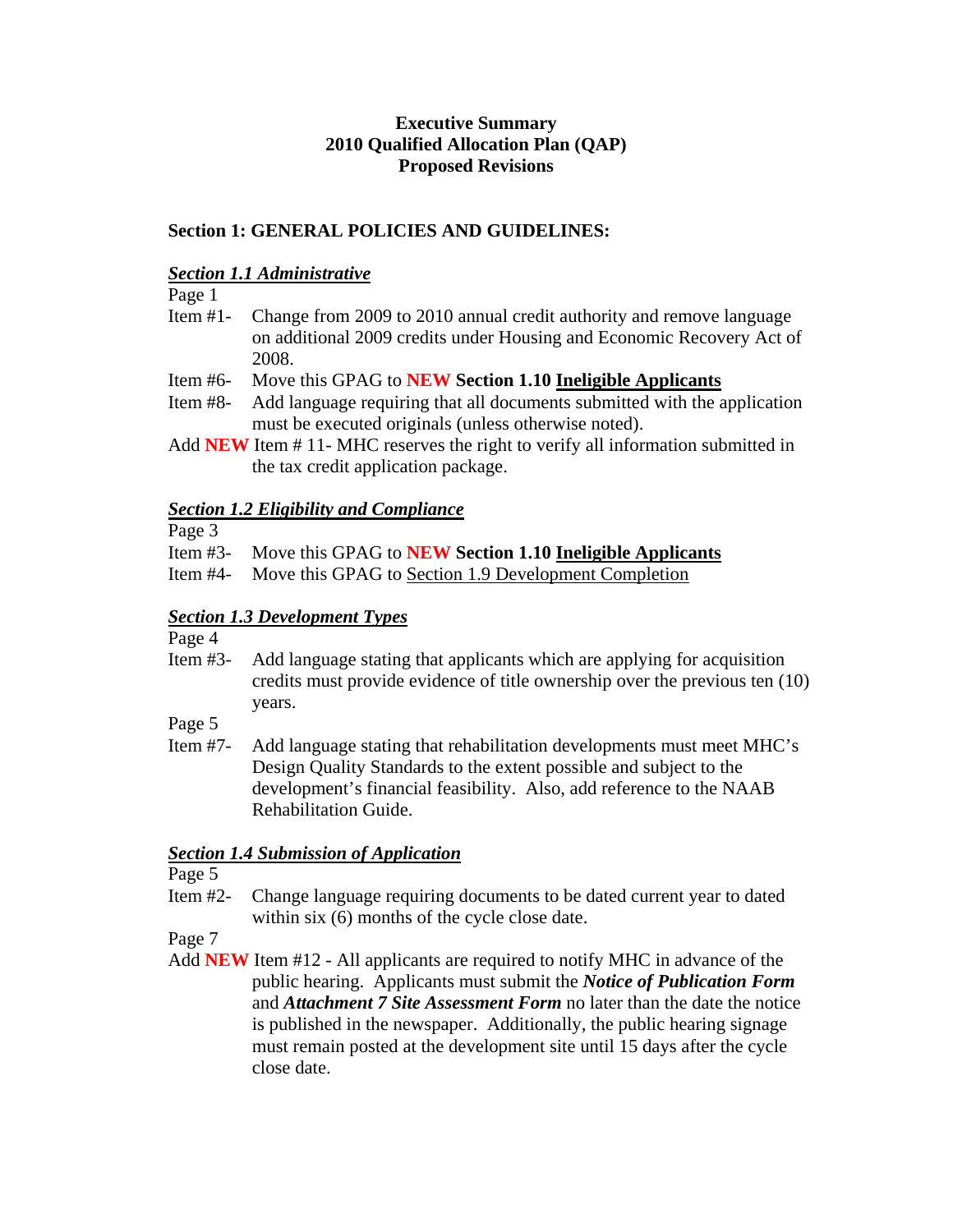Notwithstanding the advance notification requirements herein, the Corporation will not notify an applicant of a deficiency in the public notice requirements it may discover pursuant to the advance notification. The applicant may use technical Assistance prior to publication and the installation of the signage.

## *Section 1.7 Funded Developments*

Page 8

Item #1 - Change language to state that MHC will make reservation recommendations to its Board of Directors at its regularly scheduled board meeting following 120 days after the close of the cycle.

Page 9

- Item #7- Separate into two GPAG's. Current #7 will address extension requests and allowable extension period for Reservation and Commitment letters only.
- **NEW** Item #8 will define Reservation/Commitment extension fees and other late fees.

### *Section 1.8 Development Requests*

Page 10

- Item #1 Add language that MHC staff will develop a standard development request form whereby change requests can be made. Will define acceptable standard requests to include the following:
	- General Partner Entity name change
	- Management Company change
	- Architect change
	- Contractor change
	- Addition of staff units
	- Development name change
	- Rental assistance units designations
	- Community Services- allowable substitutions only
- Item #2- Add language which states that site change requests will not be considered after the carryover allocation has been issued for any development.
- Add **NEW** Item #3 Add language that requests for additional credits will be considered on first come, first served basis subject to the extent that credits are available. MHC will not review requests for additional housing credits until after its annual tax credit cycle has been completed. Additionally, owners must provide current cost information from the contractor or CPA with such requests.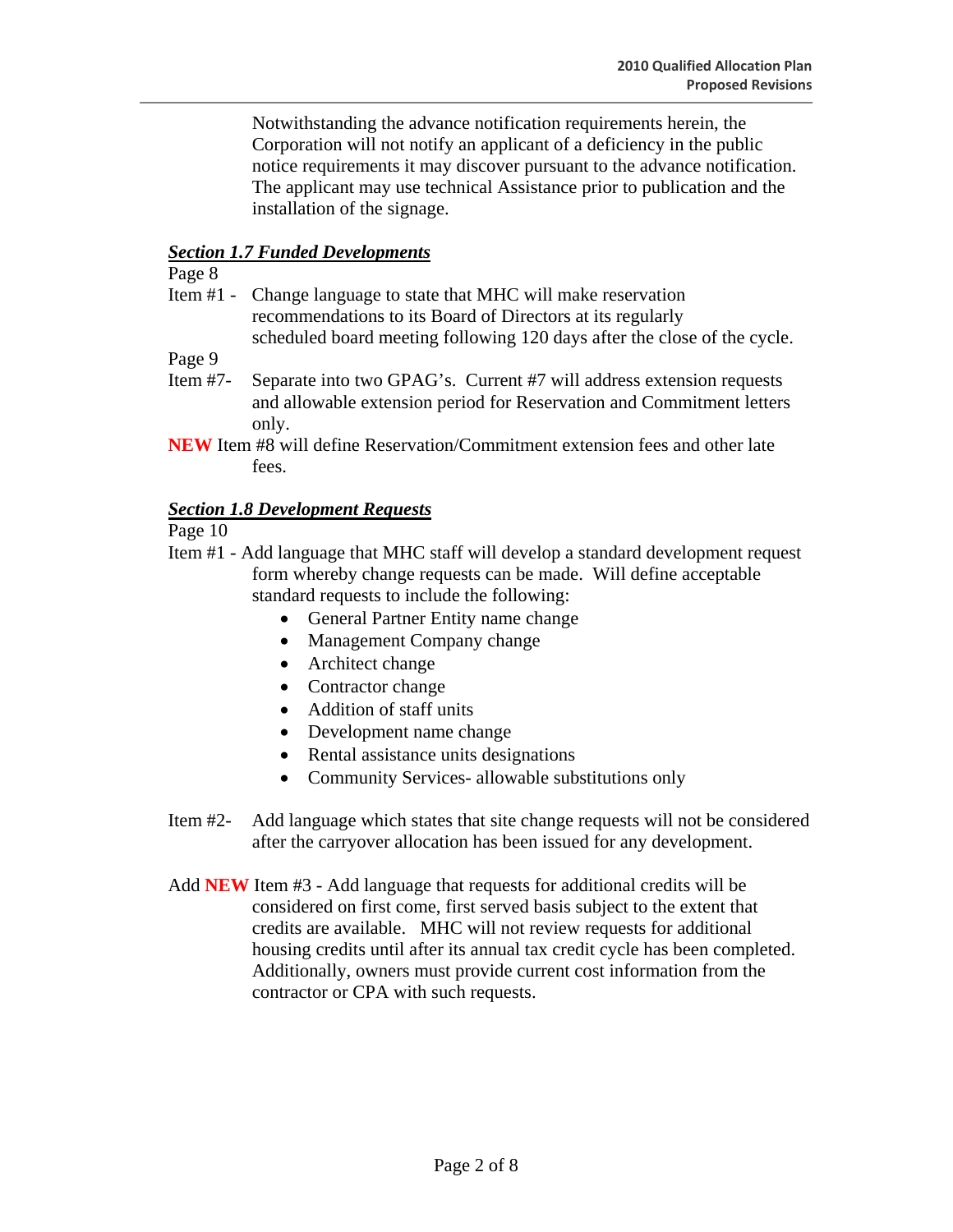## *Section 1.9 Development Completion*

Page 10

- Add **NEW** Item #5 Add language that Forms 8609 will not be issued to any development with outstanding fees owed to the Tax Credit Allocation Division.
- Add **NEW** Item #6 Add language that owners must begin submitting Quarterly Status reports to the Compliance Monitoring Division after a HTC development is placed in service. Please refer to the *Certification and Review* section of the Compliance Monitoring Plan Summary section of the QAP for more information.

## Add **NEW** *Section 1.10 Ineligible Applicants*

- Add- GPAG #6 from Section 1.1 Administrative
- Add- GPAG #3 from Section 1.2 Compliance and Eligibility
- Add **NEW** -Add language stating that owners who have had credits recaptured will be ineligible to apply for the HTC program for a period of three (3) years from the date of recapture.
- Add **NEW** Add language stating that owners of HTC developments which are not built as approved by MHC are subject to program suspension or loss of housing tax credits.

# **Section 2: DATES AND FEES**

- 1. Page 11, item 2.1 (Application Cycle): Change dates of Application Period to April 5–9, 2010.
- 2. Page 11, item 2.2 (Technical Assistance): Change Technical Assistance Deadline date to March 26, 2010.
- 3. Page 12, item 2.4 (Refunding of Servicing Fee):

Clarify language – MHC will grant a partial refund of paid servicing fees for the credit award less \$20,000 or 15% of the paid servicing fee, whichever is less.

4. Page 12, Chart 1 (Important Dates): Change deadline dates to:

| Site Control Options Contract Expiration DateOctober 6, 2010 |  |
|--------------------------------------------------------------|--|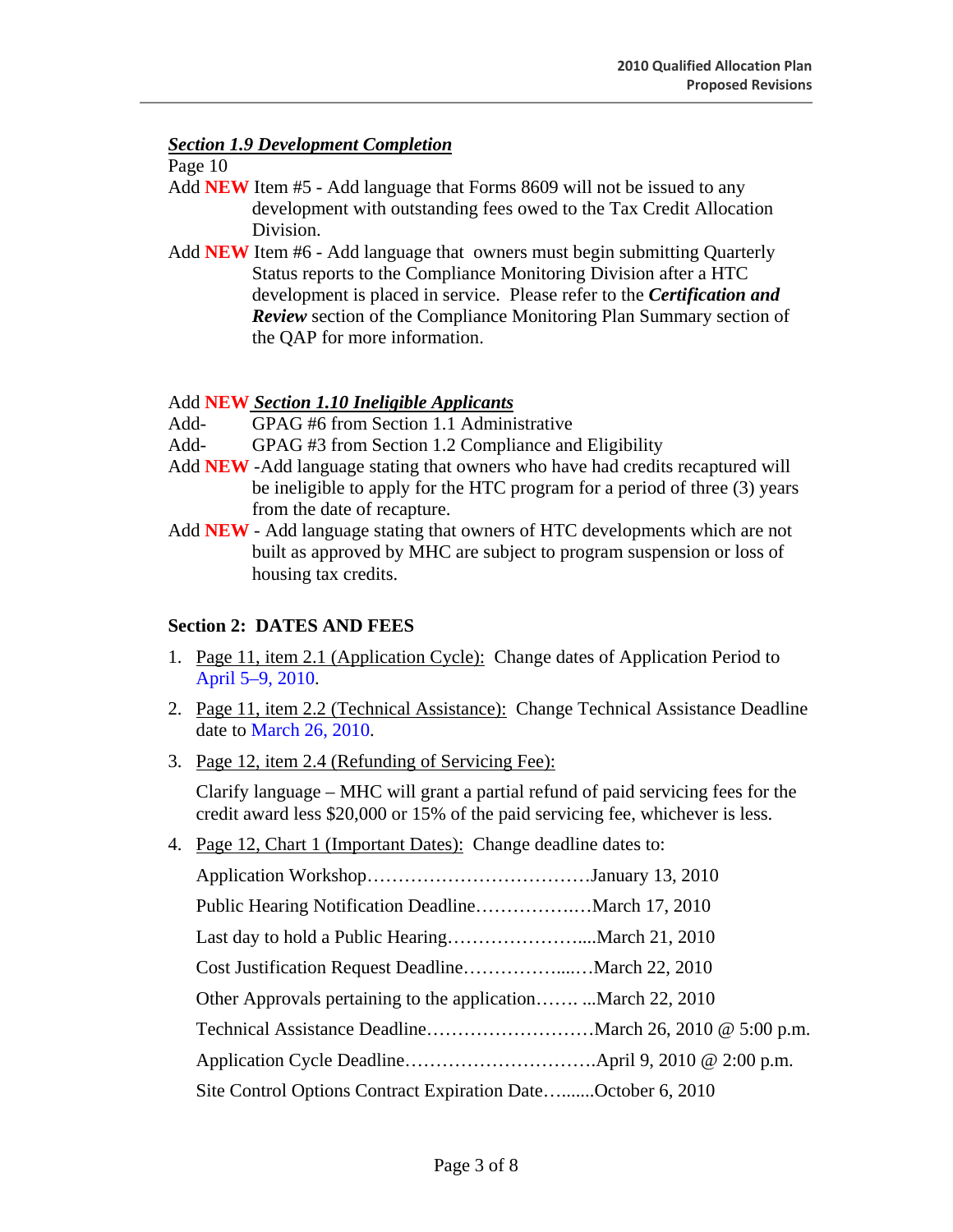## **Section 3: APPEALS**

Page 13, item 3.1 (Appeals): Add language stating that MHC will provide confirmation via fax acknowledging receipt of the appeal request within 2 business days.

### **Section 7: SCORING**

- 1. Page 17: Increase the minimum score requirement for Rehabilitation from 80 to 92 (same as new construction). Delete the paragraph referring to the minimum score requirements for preservation developments.
- 2. Pages 19-20, item #5 (Significant Community Services and Amenities):
	- a. Separate into three different scoring items:
		- $\blacksquare$  #5 Community Services (8 points)
		- #6 Amenities (7 points)
		- $\blacksquare$  #7 Additional Amenities (up to 5 points)
	- b. Add "Health/Nutrition" as an acceptable service under the Community Awareness Events/Activities category.
	- c. Add new language stating that the services must be able to serve all tenants. Services offered should be broad based and well designed to adequately address the various needs of the tenant base.
	- d. Refine the definition of "scope of services".
	- e. Emphasize the items that must be in the Community Services Contract by using bullet points.
	- *f.* Change the language for the frequency of the services from *"The service must be provided on a quarterly basis…"* to *"At least two services must occur each quarter and each service represented must be offered at least once per year."*
	- g. Add language stating that in order for a multi-phased development to receive points for a shared community building, the community building must be large enough to accommodate all tenants in all phase as referenced in MHC's Design Quality Standards.
	- h. Clarify language regarding ceiling fans: *"Ceiling fans in living room/great room and all bedrooms"*.
	- i. Clarify language regarding On-site business center: "The on-site business center must have its own dedicated equipment including desktop computers with internet access, fax machine, and copier separate and apart from the equipment used by the development manager's office staff.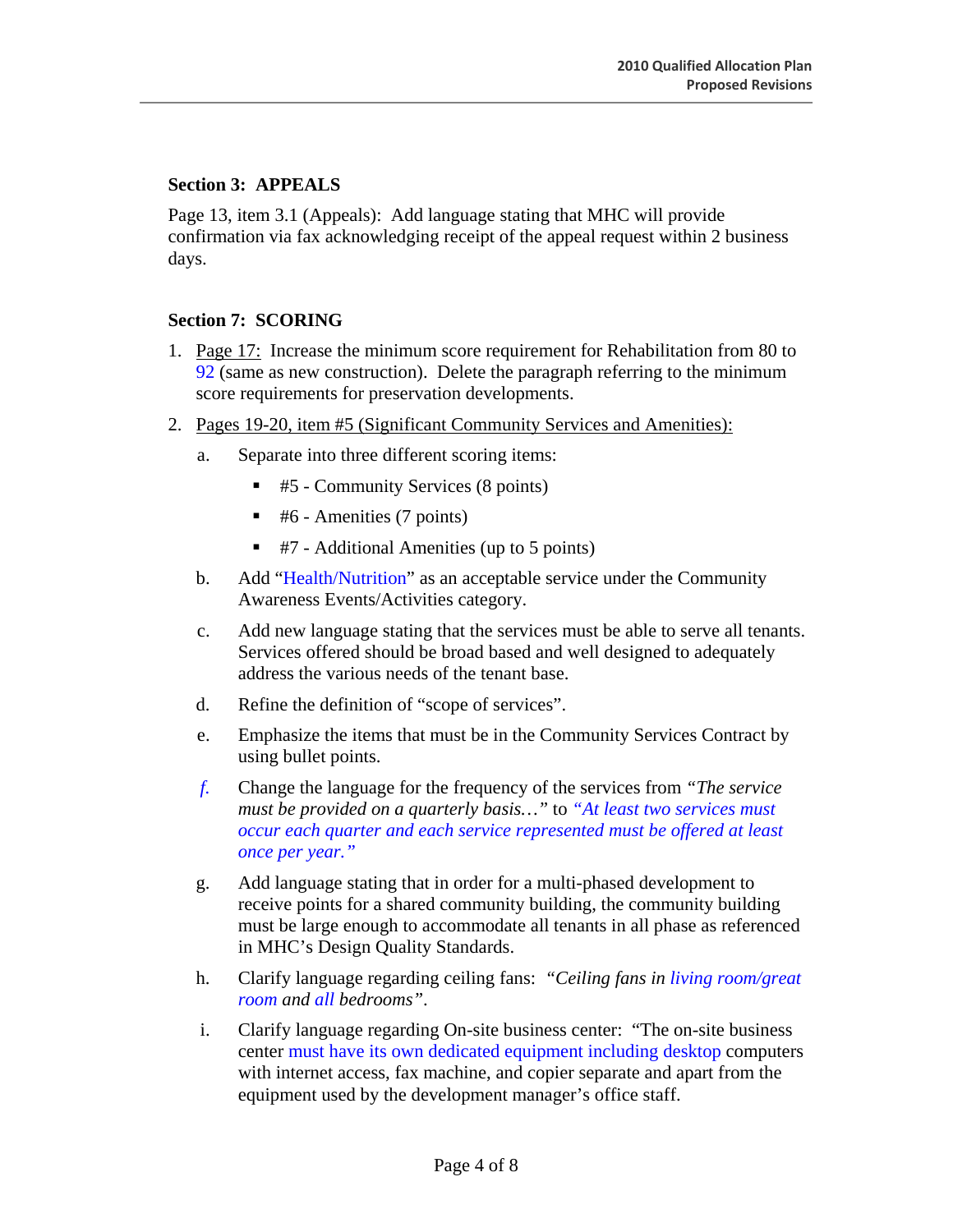- j. Change language regarding cable television and internet access to read: "Wiring for cable television and internet access".
- k. Delete the reference to three separate jacks for cable, internet, and phone.
- 3. Page 21, item #6 (Preserves existing low income Housing Units): Clarify language to include the type of documentation applicant must provide in order to earn points.
- 4. Page 21, item #7 (100% Tax Credit Units): Delete this scoring component.
- 5. Page 21, item #8 (Development-Based Rental Assistance): Clarify language to include the type of documentation for Rural Development rental assistance that the applicant must provide in order to earn points.
- 6. Page 22, item #10 (Development Readiness): Delete this scoring component. All items listed under this scoring item will be listed under "Required Documents".
- 7. Page 23, item #12 (Development Experience):
	- a. Add language stating that in order to qualify for points, all members of the general partner must be in good standing with all MHC programs. Additionally, applicants must not have any major noncompliance issues within one year of the application date.
- 8. Page 24, item #13 (Management Experience): Increase the scoring points from 2 to 10.
- 9. Page 24, item #15 (QCT or DDA and contributes to concerted revitalization plan)– Add language: GPS coordinates taken at the main property frontage or an accurate physical address must be provided in the application. Road intersections or approximate addresses are not acceptable substitutes."
- 10. Page 25, item #18 (Mixed-Income Developments): Decrease the scoring points from 12 to 5.

# **Section 8: THRESHOLD FACTORS**

Page 27

Change language to state that all developments must meet a minimum scoring threshold of ninety-two (92) points.

### *Community Notification*

Page 27

Edit language to define which items within this threshold factor are curable and those which are incurable.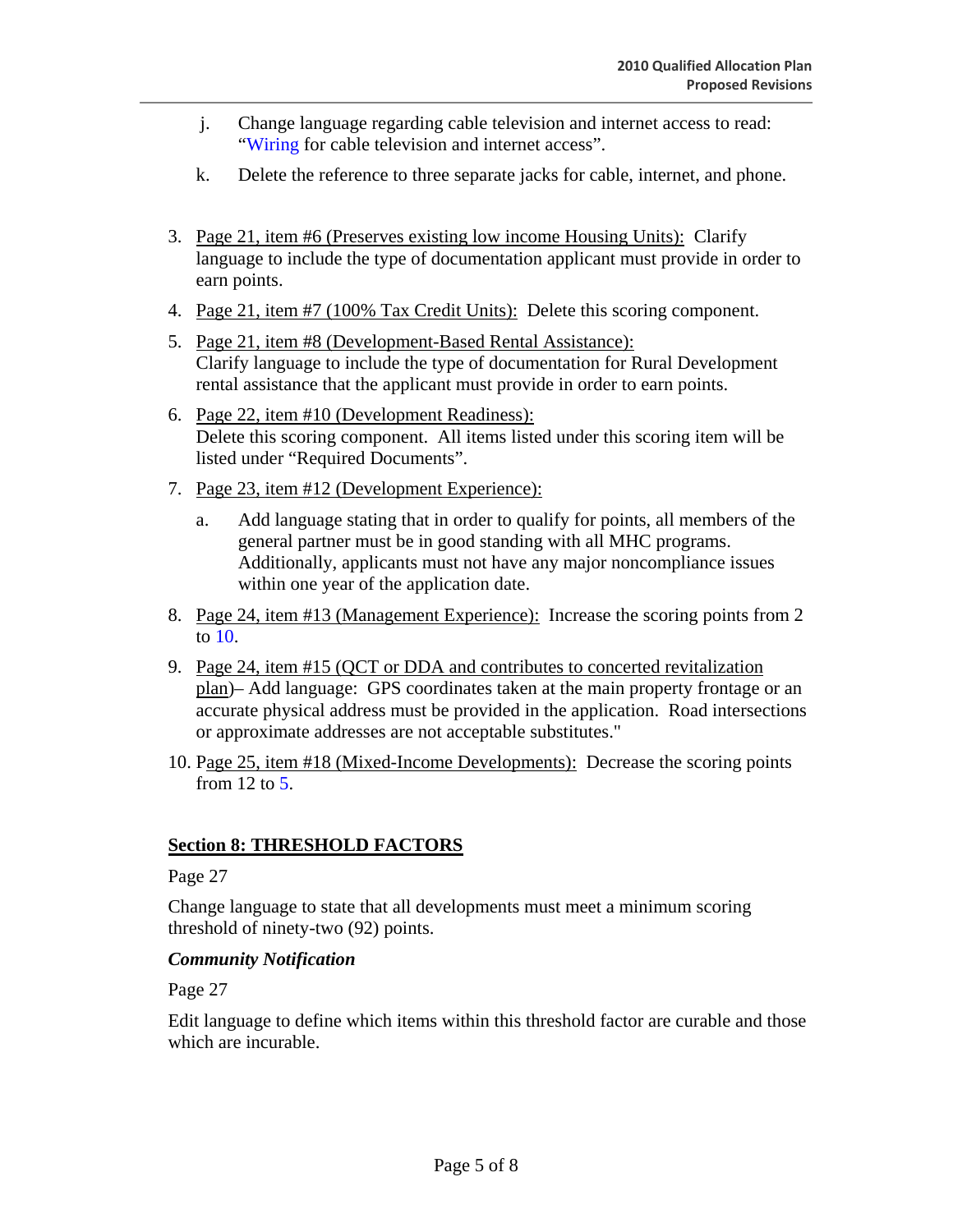Section A. Public Notice Requirements- Change to Eligibility Requirements and note as incurable. Add new item #5 which states that signage must meet specifications in paragraph above.

Add **NEW** language- Notwithstanding anything in this section, the Corporation will not notify an applicant of a deficiency in the public notice requirements that it may discover pursuant to the advance notification requirement (GPAG Section 1.4 item 12). The applicant may use Technical Assistance prior to publication and the installation of signage.

Change public hearing signage requirements to 36" x 36". Also, signage must be professional quality. Change "visible" to "legible" from the street. Signage must be posted near the property entrance or the property line facing the main thoroughfare.

## Page 28

Section C. MHC Submission Requirements- Move paragraph to page 27 and only list items that must be included in the application package.

## *Documentation of Need*

Page 31

Add language- Additionally, applicants are encouraged to visit the Resources section of the National Council of Affordable Housing Market Analysts' (NCAHMA's) web site (http://www.housingonline.com/Resources.aspx) for additional information on their Model Content Standards for Market Studies, Dictionary of Market Study Terminology, and Market Study Index.

# *Permanent Financing Commitment*

Page 31

Regroup items to show Rural Development financing requirements together. For RD loan commitments, add language requiring the Obligation of Funds Analysis Form along with a cover letter from the Multifamily Program Director which confirms the amount of the loan and that the funds are currently available. This must be dated within the current calendar year.

Add language- MHC reserves the right to verify all funding sources.

Page 32

For RD loan transfers/assumptions/permanent financing, add language that a cover letter from the Multifamily Program Director which confirms the amount of the loan and that the funds are currently available. This must be dated within the current calendar year.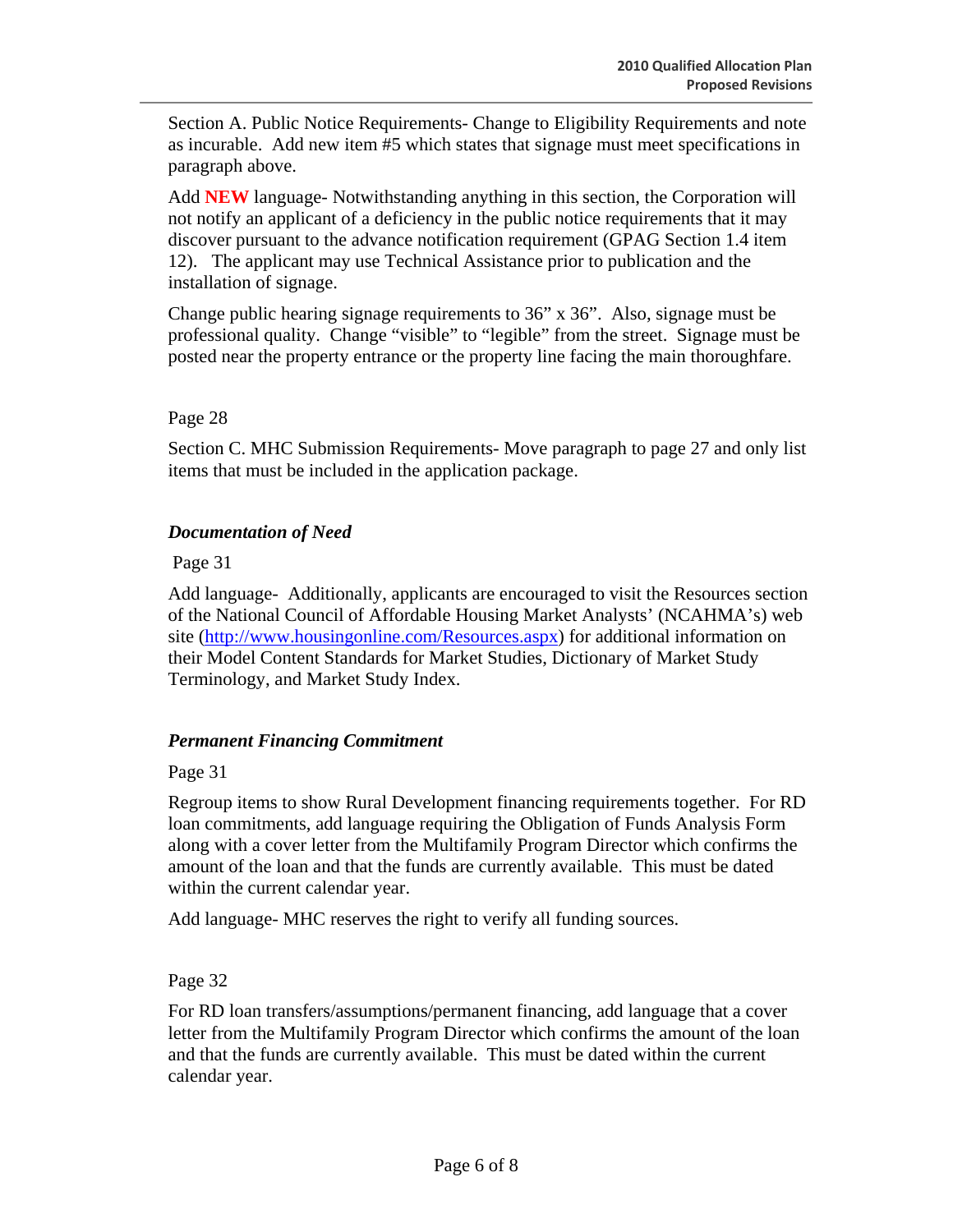## **Section 14: DEVELOPMENT REPORTING STANDARDS**

Page 50: Add language stating that "Failure to meet development reporting deadlines will result in a \$100 per day penalty fee."

# **Section 16: COMPLIANCE MONITORING PLAN SUMMARY**

Add language from Compliance Dept.:

### **{Insert on Page 68 as new paragraph after language under "NOTE"}**

### **Certification and Review**

During lease-up, an owner of a development/building(s) receiving an allocation of HTCs will be required to submit to the Corporation for review a Quarterly Status report detailing lease-up activity of a development. This report documents project activity during the lease-up period and commences on the  $15<sup>th</sup>$  day of the month after the quarter in which the first building places in service. An owner is required to submit the Quarterly Status Report until the later of the development receipt of IRS Form 8609 or 100% occupancy (provided the development is in compliance and has resolved all compliance matters during this period). Upon meeting these requirements, the Corporation will convert the development to reporting on an annual basis. See Chapter 7 of the Compliance Monitoring Plan for more details.

### **{Insert at the bottom of Page 71}**

### **Qualified Contract Provisions**

Development owners who want to terminate low-income use after 15 years (and before expiration of the extended use agreement), and convert the development to market rate housing or other uses can only do so after first making the development available for purchase by parties who want to maintain low-income use at a price determined by a formula set forth in Section  $42(h)(6)(E)(i)(II)$ .

Development owners must first provide the Corporation with a one year period to find a buyer willing to purchase the development for continued low-income use at a specified formula price. This request can be submitted anytime after the end of the  $14<sup>th</sup>$  year of the compliance period unless the owner agreed to extend the rental restrictions as specified in the development's extended use agreement.

For low-income residents who continue to reside in the tax credit development, the low-income use period is extended an additional three (3) years even if the owner is able to avoid the extended use period because there is no buyer willing to purchase